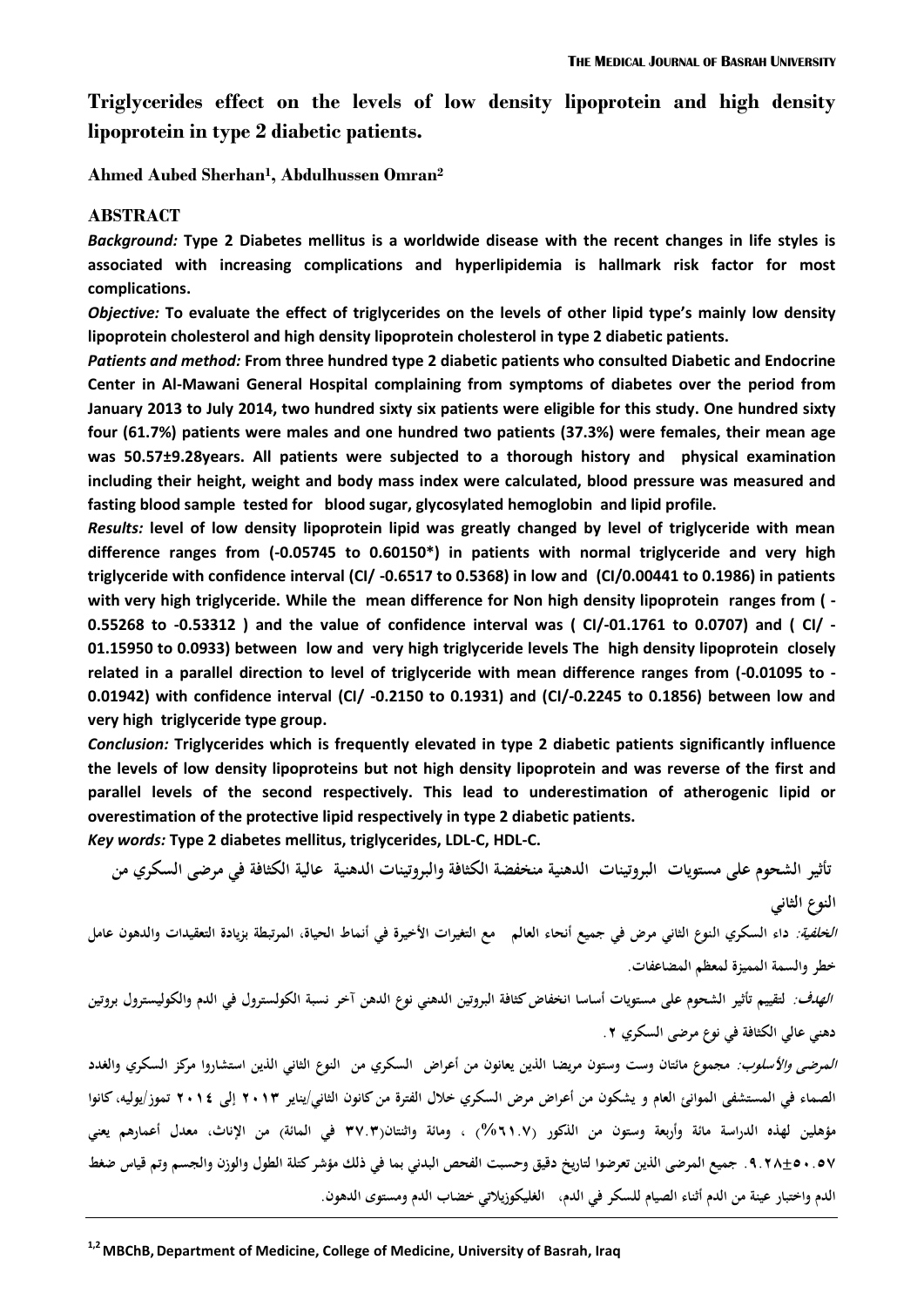**النتائج: مستوى الدىون C-LDL قد تغير كثيرا بمستوى الدىون الثالثية مع نطاقات الموزون من )1.10620- إلى 1.71001\*( في المرضى**  الذين يعانون من الدهون الثلاثية العادية والدهون الثلاثية عالية جداً مع فاصل الثقة (CI/-0.6517 إلى ٥٣٦٨.٠) في منخفض و (CI/0.00441 إلى ١٩٨٦.٠) في المرضى الذين يعانون من الدهون الثلاثية مرتفعة جداً. حين الفرق يعني غير HDL-C يتراوح من (– **1.00279 إلى1.02202-(، وكانت قيمة فاصل الثقة )/-01.1761CI إلى 1.1616( و )/-01.15950CI إلى 1.1822( بين**  منخفضة جداً ومستويات الدهون الثلاثية العالية HDL-C ارتباطاً وثيقاً في اتجاه مواز لمستوى الدهون الثلاثية مع نطاقات الموزون من (– **1.10180 إلى1.10822-( مع فاصل الثقة )/-0.2150CI إلى 1.0820( و )/-0.2245CI إلى 1.0907( بين نوع الدىون الثالثية ً في المجموعة منخفضة وعالية جدا**

**االستنتاج: مستوى الدىون الثالثية التي كثيرا ما تكون مرتفعة عند مرضى السكري من النوع الثاني إلى حد كبير لها تأثير على مستويات الدىون القليلة الكثافة وعدم وجود تأثير على العالية الكثافة أو الحميدة –فهي معاكسة لألولى وموازية للثانية على التوالي. و ىذا يؤدي إلى التقليل من أىمية تأثير تأثرىا في القليلة الكثافة أو المبالغة في تقدير الدىن الواقية في مرضى السكري من النوع 2 على التوالي. الكلمات المفتاحية: السكري من النوع الثاني، الدىون الثالثية، الدىون قليلة الكثافة ،الدىون علية الكثافة** 

### **INTRODUCTION**

hronic hyperglycemia not only affect carbohydrate metabolism but also implies an effects on various body hronic hyperglycemia not only affect<br>carbohydrate metabolism but also<br>implies an effects on various body<br>metabolic processes including lipid and protein metabolism.<sup>[1]</sup> Hence the chronic effects of diabetes mellitus is associated with various dysfunctions, long term damage and failure of various body organs including heart, renal, nerves, eyes and peripheral vascular system. [2,3] Dyslipidemia in people with type 2 diabetes as one of the well-known metabolic derangements, it involves changes in the levels of high density lipoprotein cholesterol, low density lipoprotein, very low density lipoprotein and triglyceride.<sup>[4,5,6]</sup> Insulin resistance and deficiency both are the key enzymes and pathways in lipid metabolism.<sup>[7]</sup> Well known that increased levels of low-density lipoprotein cholesterol (LDL-C) are a widely recognised risk factor for coronary artery disease. Two main patterns for LDL-C subfractions was described.<sup>[8,9]</sup> In pattern A, there is a preponderance of large floating LDL particles while in pattern B smaller denser LDL particles predominate. Pattern B is usually associated with elevated triglyceride and low HDL-C. Triglyceride concentration seems to be the most important determinant of LDL sub fraction profile. Pattern B is rarely found where serum triglyceride is less than 1 mmol/L but is usual

where it exceeds 2 mmol/L. Pattern B is not unusually found in type 2 diabetes and it is a part of the insulin resistance syndrome.<sup>[9]</sup> Although long-standing association exists between elevated triglyceride levels and cardiovascular disease,  $[10]$  its role in diabetes cardiovascular complications is still not completely understood, some researchers kept it as second risk factor after LDL and VLDL as predictor of IHD risk, but its role may attributed to its effect in lowering HDL Level and this may impose a risk for CVS or due to under estimation of LDL and VLDL levels. This underestimations lead to miss managements of already friable patients.  $[11, 12]$  There is suggestive evidence that increasing level of triglyceride lead disproportionally to decrease in the level of LDL in diabetic patients and if this level are abnormal high lead to miss interpretation of lipid profile.<sup>[13]</sup> Some researchers look for other way to predict the atherogenic lipids. It has been recently suggested that Non- HDL cholesterol might be a useful marker and better predictor of CVD than LDL cholesterol in diabetic as well as non-diabetic individuals<sup> $[14]$ </sup> Non high density lipoprotein cholesterol reflects total cholesterol minus HDL cholesterol and incorporates all cholesterol that is potentially atherogenic. Instead of recommending direct measures of LDL cholesterol, the most effective solution for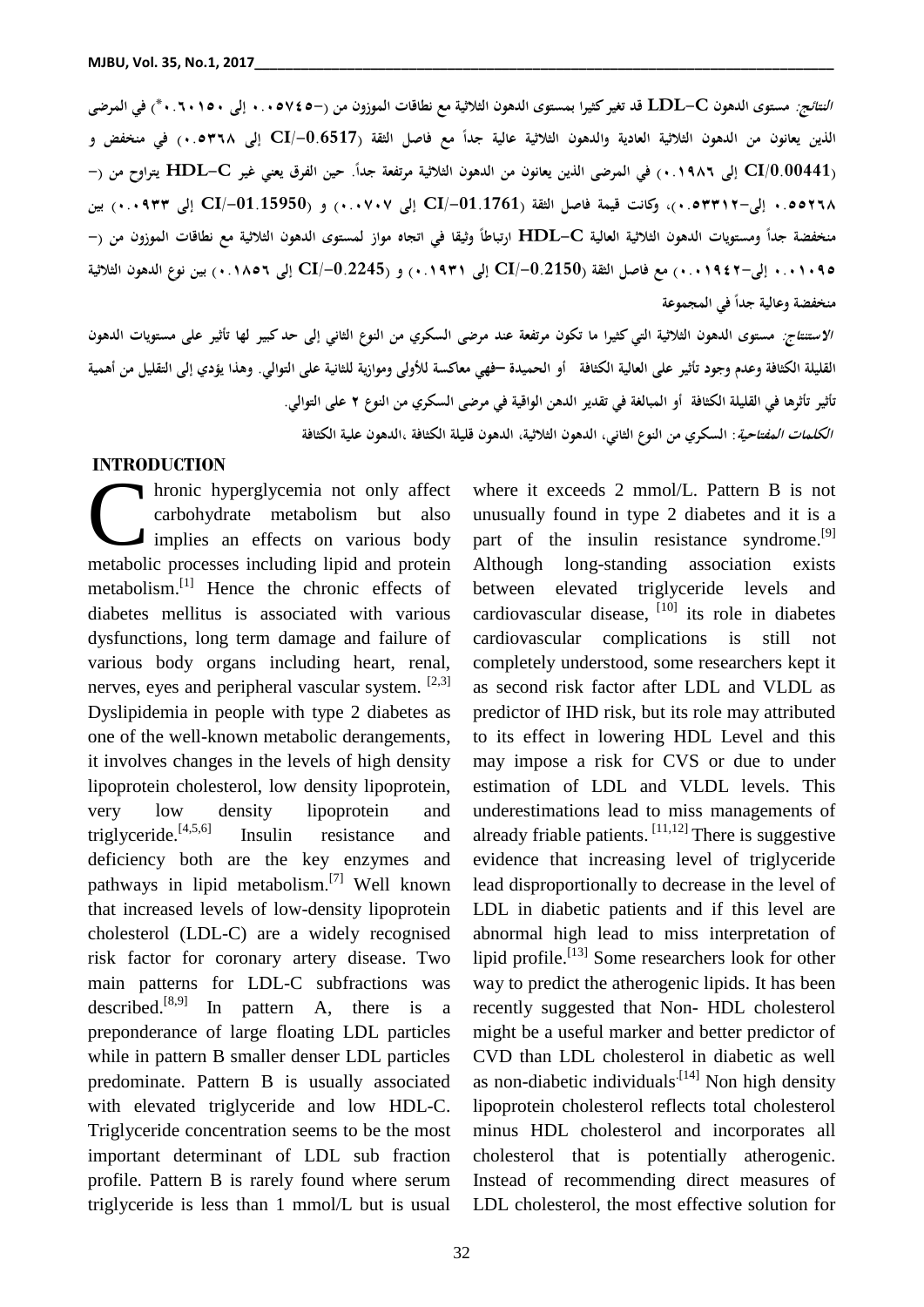addressing the misclassification of very low LDL-C levels is to assess Non-HDL-cholesterol levels instead. [15,16] Directly measuring LDL cholesterol would be an extra test on top of a standard lipid panel and cost the health care system more. Also, there are multiple ways of measuring LDL cholesterol directly, and the reliability of measurements from one lab to the next is not known. [17] The proposed aim of this study was to show whether triglyceride levels implies an effect on the other lipids, commonly LDL-C and HDL-C in type 2 diabetic patients.

# **PATIENTS AND METHODS**

This is a prospective descriptive study conducted in Al-Mauwani, General Hospital, Endocrine and Diabetic Center in Basra (Southern Iraq) over the period from January 2013 to July 2014. Two hundred sixty six patients enrolled in this study, after exclusion of patients already being under treatment of hyperlipidemia and those with morbid obesity. Patients were subjected to thorough history and physical examination, their blood pressure measured, weight and height, were measured and body mass index were calculated by the formulae of body weight in kg over the square height in meter. Fasting blood sample sent for blood sugar, HbA1c and lipid profile. Glucometer used for measuring blood sugar, the same recommended tool in the center used for measurement of lipid profile, glycosylated hemoglobin measured for every patients included. NHDL– C, calculated from

subtracting  $HDL - C$  from total cholesterol. The patients subdivided into four groups according to their triglyceride levels agreeing to the American National Cholesterol Education Program Adult Treatment Panel (NCEP ATP III) guidelines. [18, 19]

**Group 1; Patients with normal triglyceride, with levels less than 1.7 mmol/L**

**Group 2; Patients with border line high triglyceride, with levels 1.7 to 2.29 mmol/L**

**Group 3; Patients with high triglyceride, with levels from 2.3 to 5.59 mmol/ L**

**Group 4; Patients with very high triglyceride, with levels more than 5.6 mmol/L**

Data were collected and computed on SPSS Version 22, the frequency of variable measured by test of frequency and the mean and standard deviation of fixed variable by relevant test. ANOVA test were used to compare mean of differences among main groups, their confidence intervals, post Hoc tests used to compare between the groups of independents variable, p value of 0.05 was considered significant.

## **RESULTS**

**Table 1.** General characteristic of the studied groups, matched well among the study groups regarding their age, body mass index, duration of diabetes and their HbA1c, but not in their triglyceride levels.

| Group            | No. (%)    | <b>Age/years</b> | <b>Bmi</b>       | <b>Duration/years</b> | Hba1c           | <b>Triglyceride levels</b><br>mmol/l |
|------------------|------------|------------------|------------------|-----------------------|-----------------|--------------------------------------|
| 1                | 43(16.2)   | $51.97 \pm 9.85$ | $27.57 \pm 4.83$ | $7.09 \pm 4.74$       | $7.86 \pm 1.83$ | $1.34 \pm 0.29$                      |
| $\mathbf{2}$     | 49(18.4)   | $50.87 \pm 8.25$ | $29.45 \pm 5.76$ | $6.89 \pm 4.82$       | $8.27 \pm 1.75$ | $1.98 \pm 0.18$                      |
| 3                | 126(47.4)  | $51.15 \pm 9.74$ | $27.71 \pm 4.34$ | $6.41 \pm 5.34$       | $8.42 \pm 1.60$ | $3.53 \pm 0.83$                      |
| $\boldsymbol{4}$ | 48(18.0)   | $47.52 \pm 8.08$ | $28.03 \pm 4.54$ | $6.40 \pm 6.34$       | $8.02 \pm 1.30$ | $8.23 \pm 1.62$                      |
| <b>Total</b>     | 266(100.0) | $50.57 \pm 9.28$ | $28.06 \pm 4.76$ | $6.54 \pm 5.42$       | $8.08 \pm 2.37$ | $3.71 \pm 2.50$                      |
| P. value         |            | 0.081            | 0.149            | 0.935                 | 0.187           | 0.000                                |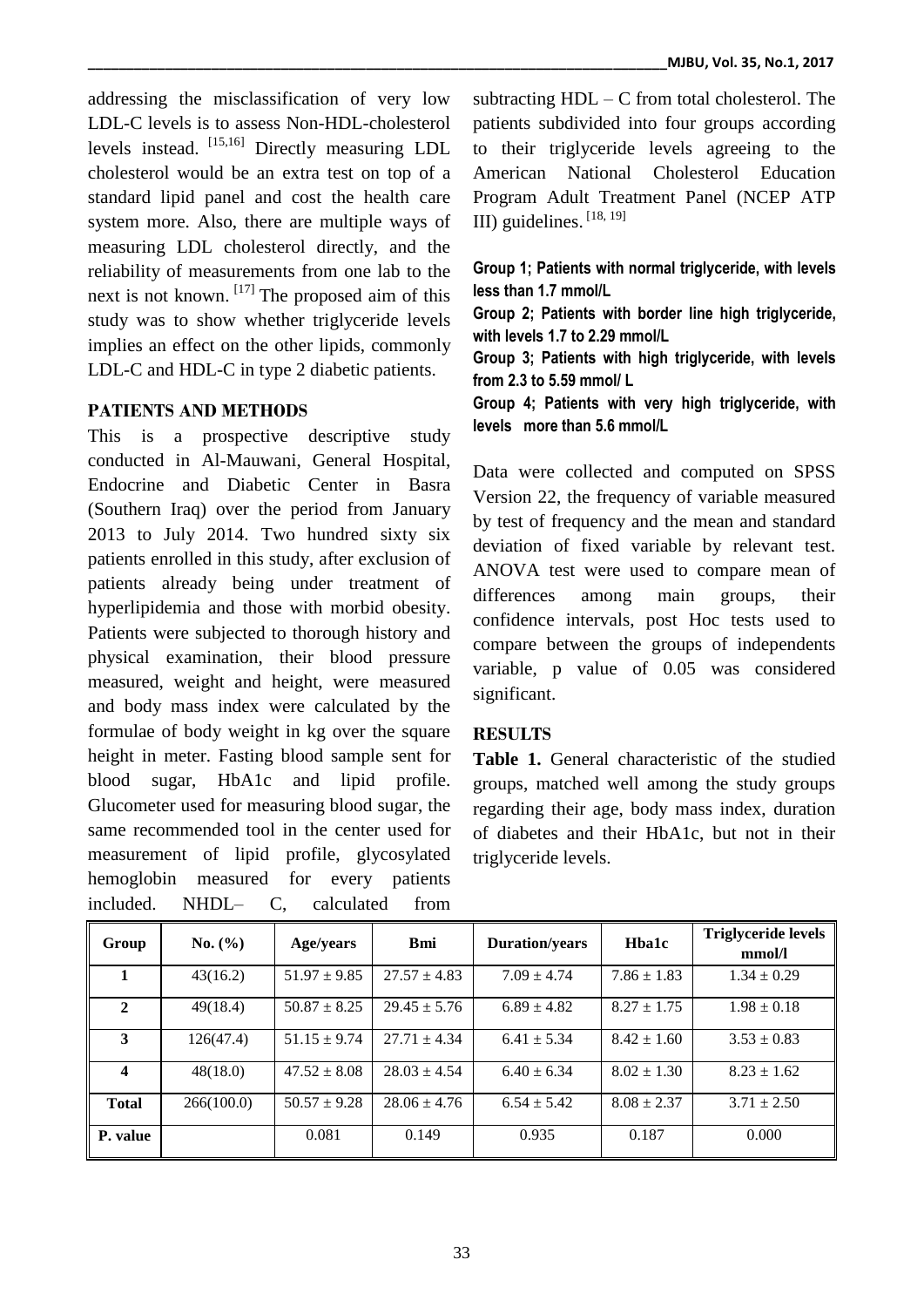**Table 2.** One way ANOVA Test to compare between the groups with the triglyceride type according to whether the dependent factor are combined, weighted and un weighted which shows significant results in low density lipoprotein in all measurements type but not for high density lipoprotein and non-high density lipoprotein lipids type.

|                              |                       | Sum of squares          | DF             | Mean square              | $\mathbf{F}$ | SIG.  |  |
|------------------------------|-----------------------|-------------------------|----------------|--------------------------|--------------|-------|--|
| <b>LDL</b>                   | <b>Between Groups</b> | 12.786                  | $\overline{3}$ | 4.262<br>3               | 0.52         | 0.016 |  |
|                              | Un weighted           | 9.481                   | $\mathbf{1}$   | 9.481<br>$\overline{7}$  | 0.83         | 0.005 |  |
| <b>Linear</b><br><b>Term</b> | Weighted              | 8.879                   | $\mathbf{1}$   | 8.879<br>$7\phantom{.0}$ | 0.34         | 0.007 |  |
|                              | Deviation             | 3.907                   | $\overline{2}$ | 1.954<br>$\mathbf{1}$    | 0.61         | 0.201 |  |
| <b>HDL</b>                   | <b>Between Groups</b> | 0.155                   | 3              | 0.052                    | 0.36         | 0.780 |  |
|                              | Un weighted           | 0.026                   | $\mathbf{1}$   | 0.026                    | 0.18         | .671  |  |
| <b>Linear</b><br><b>Term</b> | Weighted              | 0.044                   | $\mathbf{1}$   | 0.044                    | 0.30         | .580  |  |
|                              | Deviation             | 0.112                   | $\overline{2}$ | 0.056                    | 0.39         | .677  |  |
| <b>NHDL</b>                  | <b>Between Groups</b> | 9.945                   | 3              | 3.315                    | 2.49         | 061   |  |
| <b>Linear</b><br><b>Term</b> | Un weighted           | 3.921                   | $\mathbf{1}$   | 3.921                    | 2.94         | .087  |  |
|                              | Weighted              | 2.769                   | $\mathbf{1}$   | 2.769                    | 2.080        | .150  |  |
|                              | Deviation             | 7.176<br>$\overline{2}$ | 3              | 0.588<br>$\overline{2}$  | .69          | 0.06  |  |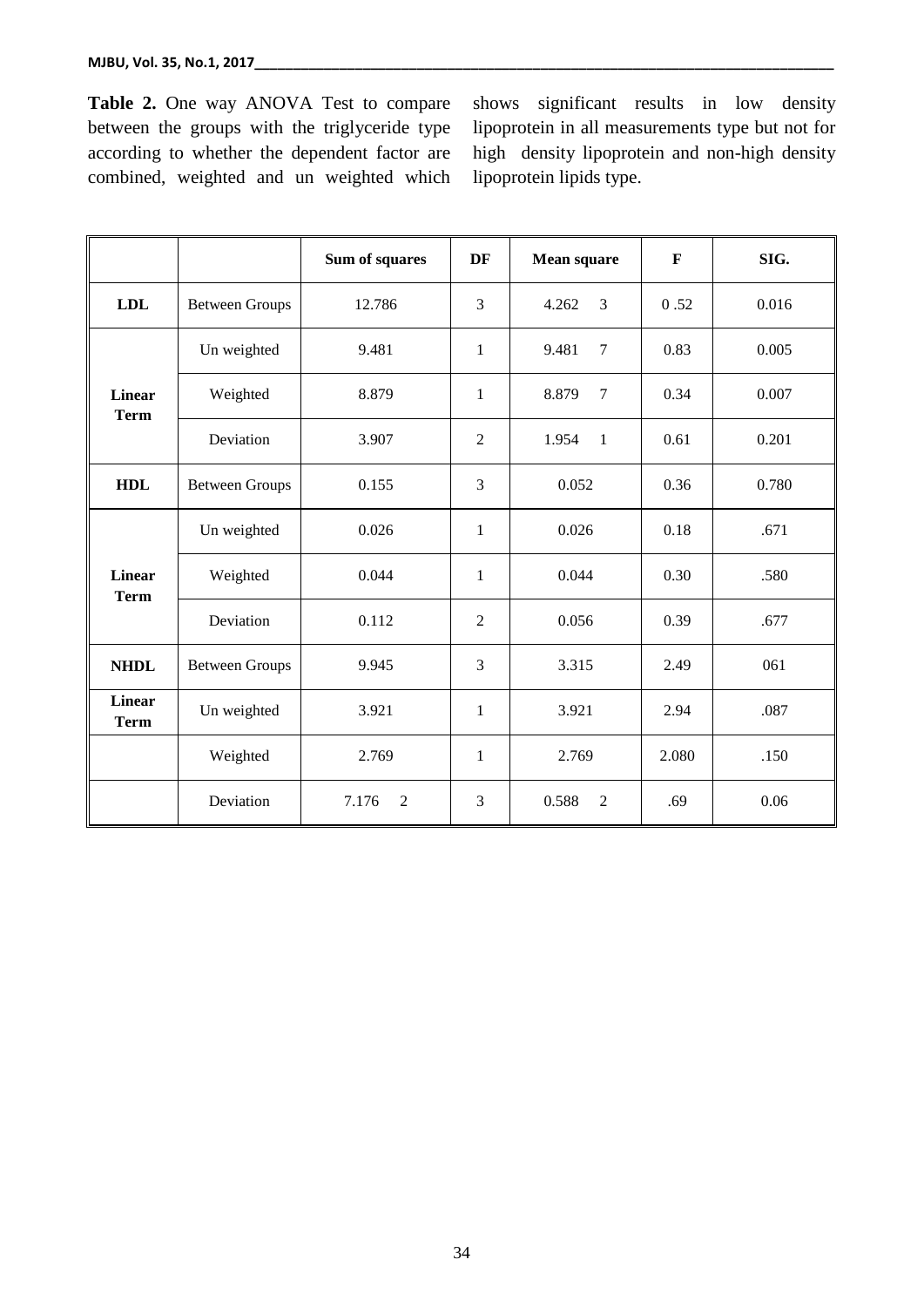**Table 3.** Multiple Comparisons using Post Hock Test, in the assumed equal variance,Tukey HSD test used to measure mean difference of lipid types and subgroup of triglyceride which demonstrate, that the more levels of triglyceride significantly inversely associated with levels of LDL-C but not with levels of HDL-C or Non-HDL-C.\* The mean difference is significant at the 0.05 level.

| <b>Dependent</b> | <b>Triglyceride</b><br>group | $J)$ T.<br>Group | Mean dif (I-J) | Std.<br><b>Error</b> | Sig.  | 95% CI    |              |
|------------------|------------------------------|------------------|----------------|----------------------|-------|-----------|--------------|
| variable         |                              |                  |                |                      |       | Lower     | <b>Upper</b> |
| <b>LDL</b>       | 1.00                         | 2.00             | $-0.05745$     | .22984               | .995  | $-.6517$  | .5368        |
|                  |                              | 3.00             | 0.14574        | .19426               | .876  | $-.3565$  | .6480        |
|                  |                              | 4.00             | $0.60150*$     | .23095               | .048  | .0044     | 1.1986       |
|                  | 2.00                         | 1.00             | 0.05745        | .22984               | .995  | $-.5368$  | .6517        |
|                  |                              | 3.00             | 0.20319        | .18518               | .692  | $-2756$   | .6820        |
|                  |                              | 4.00             | 0.65894*       | .22337               | .018  | .0814     | 1.2365       |
|                  | 3.00                         | 1.00             | $-0.14574$     | .19426               | .876  | $-.6480$  | .3565        |
|                  |                              | 2.00             | $-0.20319$     | .18518               | .692  | $-.6820$  | .2756        |
|                  |                              | 4.00             | .45575         | .18656               | .072  | $-.0266$  | .9381        |
|                  | 4.00                         | 1.00             | $-0.60150*$    | .23095               | .048  | $-1.198$  | $-.0044$     |
|                  |                              | 2.00             | $.65894*$      | .22337               | .018  | $-1.2365$ | $-.0814$     |
|                  |                              | 3.00             | $-45575$       | .18656               | .072  | $-0.9381$ | .0266        |
| <b>HDL</b>       | 1.00                         | 2.00             | $-0.01095$     | .07892               | .999  | $-2150$   | .1931        |
|                  |                              | 3.00             | $-05754$       | .06670               | .824  | $-.2300$  | .1149        |
|                  |                              | 4.00             | $-0.01942$     | .07930               | .995  | $-.2245$  | .1856        |
|                  | 2.00                         | 1.00             | .01095         | .07892               | .999  | $-.1931$  | .2150        |
|                  |                              | 3.00             | $-0.04659$     | .06358               | .884  | $-.2110$  | .1178        |
|                  |                              | 4.00             | $-0.00847$     | .07670               | 1.000 | $-.2068$  | .1898        |
|                  | 3.00                         | 1.00             | .05754         | .06670               | .824  | $-1149$   | .2300        |
|                  |                              | 2.00             | .04659         | .06358               | .884  | $-.1178$  | .2110        |
|                  |                              | 4.00             | .03812         | .06406               | .933  | $-1275$   | .2037        |
|                  | 4.00                         | 1.00             | .01942         | .07930               | .995  | $-1856$   | .2245        |
|                  |                              | 2.00             | .00847         | .07670               | 1.000 | $-1898$   | .2068        |
|                  |                              | 3.00             | $-0.03812$     | .06406               | .933  | $-.2037$  | .1275        |
| <b>NHD</b>       | 1.00                         | 2.00             | $-1.55268$     | .24110               | .102  | $-1.1761$ | .0707        |
|                  |                              | 3.00             | $-0.24445$     | .20378               | .628  | $-.7713$  | .2825        |
|                  |                              | 4.00             | $-0.53312$     | .24227               | .126  | $-1.1595$ | .0933        |
|                  | 2.00                         | 1.00             | .24110         | $-.0707$             | .102  | .55268    | 1.1761       |
|                  |                              | 3.00             | .30823         | .19426               | .388  | $-1940$   | .8105        |
|                  |                              | 4.00             | .01956         | .23432               | 1.000 | $-0.5863$ | .6254        |
|                  | 3.00                         | 1.00             | .24445         | .20378               | .628  | $-.2825$  | .7713        |
|                  |                              | 2.00             | $-0.30823$     | .19426               | .388  | $-.8105$  | .1940        |
|                  |                              | 4.00             | $-0.28867$     | .19571               | .454  | $-0.7947$ | .2173        |
|                  | 4.00                         | 1.00             | .53312         | .24227               | .126  | $-.0933$  | 1.1595       |
|                  |                              | 2.00             | $-0.01956$     | .23432               | 1.000 | $-.6254$  | .5863        |
|                  |                              | 3.00             | .28867         | .19571               | .454  | $-.2173$  | .7947        |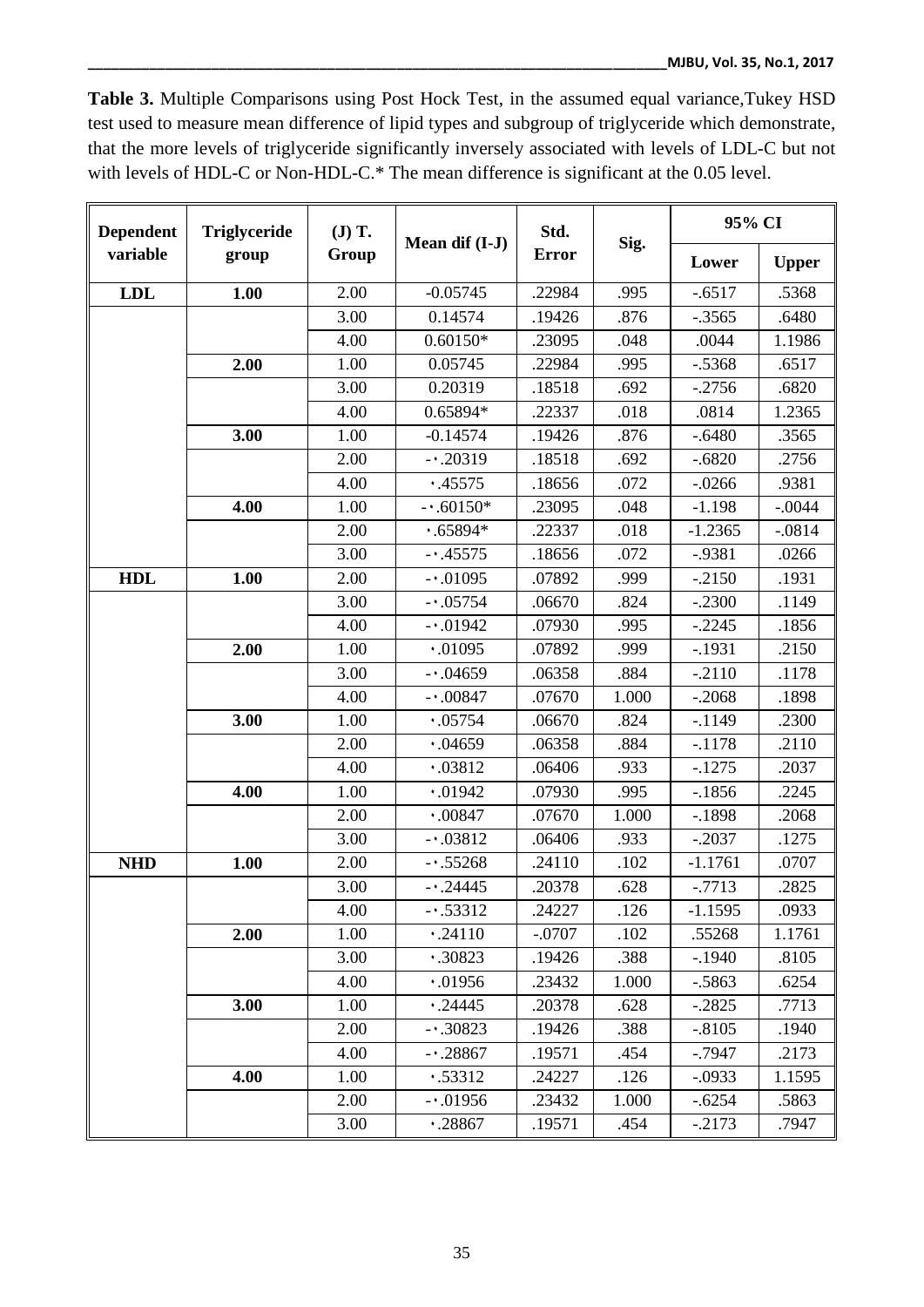**Graph1:** The plateau of the HDL, the corresponding of NHDL and the inverse relation of LDL with triglyceride groups which itself shows liner association with mean of triglyceride. Which indicate the mean difference of the tested lipid types.



#### **DISCUSSION**

In this study based on measurement of lipids in a known diabetic from both gender and well matched four groups of different triglyceride levels regarding their body mass index, age, duration of their disease after exclusion of morbid obese patients and patients on lipid lowering drugs to get ride its effect on levels of triglyceride. This study demonstrate an inverse correlations between triglyceride levels and LDL-C more significant in in patients with very high triglyceride and less with border line high

and plateau with moderate triglyceride. This is similar to other study. The PROVE IT-TIMI 22 trial demonstrate that achieving lower triglyceride levels may be an additional consideration beyond level of LDL-C in reducing events after coronary artery surgery.<sup>[20]</sup> This in part may reflect the role of triglyceride in prevention of CAD. On other hand in comparison with WOSCOPS group study which demonstrate the effect of triglyceride and other factors including body mass index and alcohol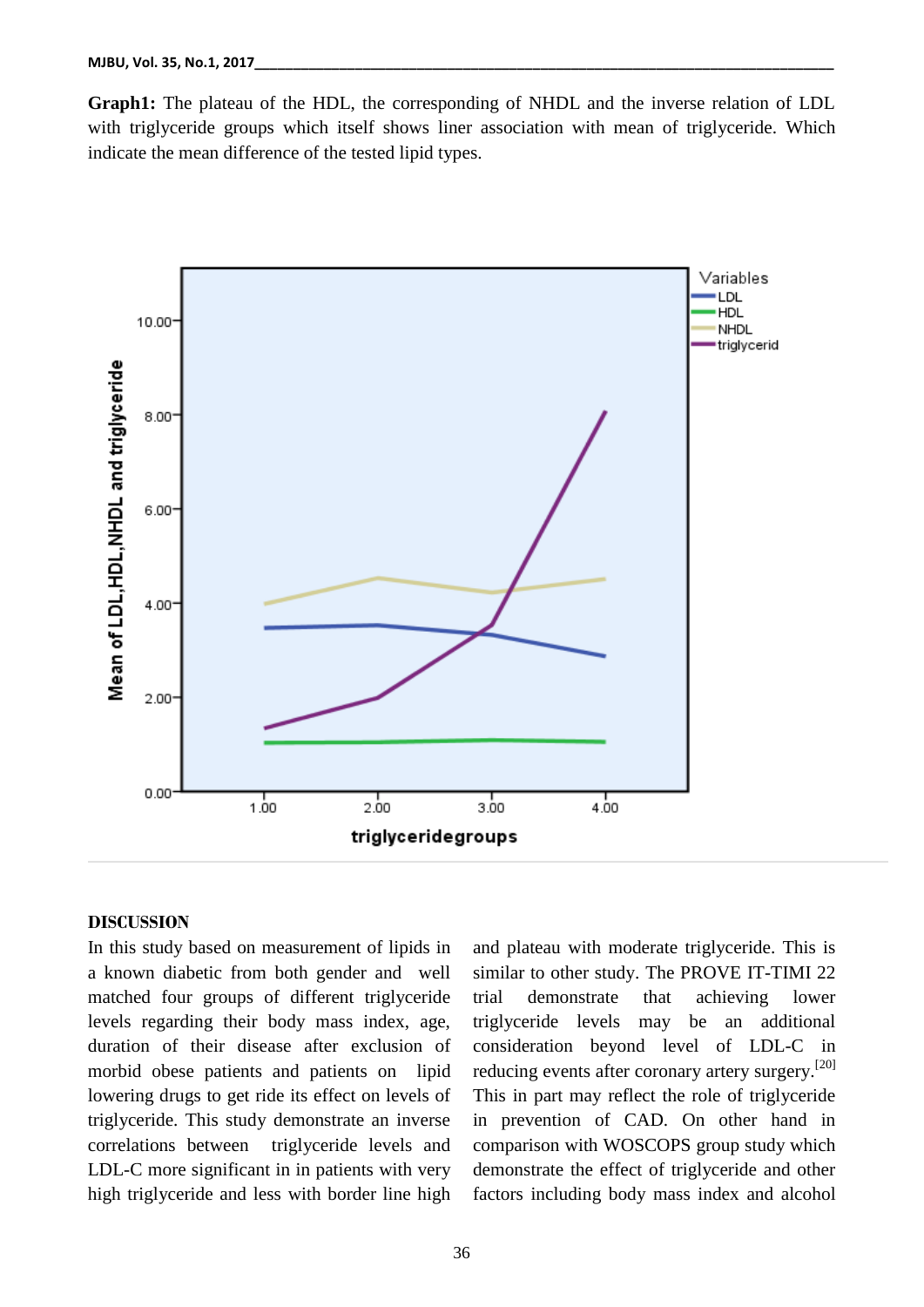consumptions on both LDL-C and HDL- $C$ .<sup>[21]</sup> This study differs in respect to HDL-C that show plateau correlations with triglyceride levels in comparison to levels of LDL-C. The results in this study explain the proposed hypothesis, that triglyceride implies a strong risk factor on the atherogenic lipid type (LDL). Being this study well matched regarding non modifiable risk factors like age, gender, duration and race and also modifiable risk as body mass index, levels of HbA1c,and being the sample of lipid profile measurements tested during fasting state give the study more freedom from limiting factors in addition to the biases of the typical time of triglyceride measurements. [22] Treatment of hypertriglyceridemia in type 2 DM patient when firstly faced and normalized its levels may made a chance of appropriately assess the lipid abnormality and best approach to treatment of other lipid abnormalities especially LDL-C. On the other hand some researchers found that combined hyperlipidemia in a form of raised triglyceride and LDL-C theoretically might raise the possibility of coronary heart disease in diabetic patients and aim to lower both triglyceride and LDL-C may minimize the recurrences of CHD.<sup>[19]</sup> But the inverse relationship between both lipid types in type 2 DM patients not supports this suggestive theory. Whatever the reactions of lipid type the parallel movement of Non HDL-C & the plateau of HDL-C with triglyceride level might give strong association between them. While the inverse relation between triglyceride and LDL-C that shown in this study may falsely reduce level of LDL-C in diabetic patients and development of CAD. As triglycerides are the common lipids deranged in type 2 diabetic patients, actually we need more study to compare with other studies. Practice direct measurements of LDL-C and its sub fraction to measure pitfall this study. The other results that emerge in this study is the positive movement of both HDL-C with triglyceride level may give falsely high value of HDL-C in diabetic patients that is regarded as

protective lipid in prevention of CHD. The well matched study gives another clue to the firmness of the study as the interferences of these factors are excluded.  $[23,24]$  Non high density lipoprotein (NHDL) that have been introduced lipid type, easily measured may not affected by levels of triglyceride, may form one of the recent changes in the treatments of lipid derangements.

*In conclusion,* Focusing on triglyceride levels in type 2 diabetic patients should be considered seriously as part of routine investigations. Initiate treatments for triglyceride may falsely normalized LDL-C and increase HDL-C to use the last both as predictor of atherogenicity become less likely applicable. Increase the use of simple, easily measured Non HDL-C instead of LDL-C may form the future target for diabetic dyslipidemia.

# **REFERENCES**

- **1. Abou-Seif MA, Youssef AA: Evaluation of some biochemical changes in diabetic patients. Clin Chim Acta 2004, 346: 161–170.**
- **2. Roberto T, Dodesini AR, Lepore G: Lipid and Renal disease. J Am Soc Nephrol 2006, 17: S145- S147.**
- **3. Elinasri HA, Ahmed AM: Patterns of lipid changes among type 2 diabetes patients in Sudan. Eastern Mediter Health J 2008, 14: 2.**
- **4. Mooradian AD: Dyslipidemia in type 2 diabetes mellitus. Nat Clin Pract Endocrin Metab 2009, 5: 150–159.**
- **5. Goldberg IJ: Diabetic dyslipidemia: causes and consequences. J Clin Endo Metab 2001, 8(3): 965–971.**
- **6. Smith S, Lall AM: A Study on lipid profile levels of diabetics and non-diabetics among Naini region of Allahabad, India. Turkish J Biochem 2008, 33(4):138–141.**
- **7. Taskinen MR: Diabetic dyslipidemia. Atheroscler Suppl 2002, 3(1):47–51.**
- **8. Selby J, Austin M, Newman B et al. LDL subclass phenotypes and the insulin resistance syndrome in women. Circulation 1993;88:382-7**
- **9. Jonathan Valabhji, Robert S Elkeles Dyslipidemia in Type 2 Diabetes: Epidemiology and Biochemistry British Journal of Diabetes and Vascular Disease. 2003;3(3)148- 149.**